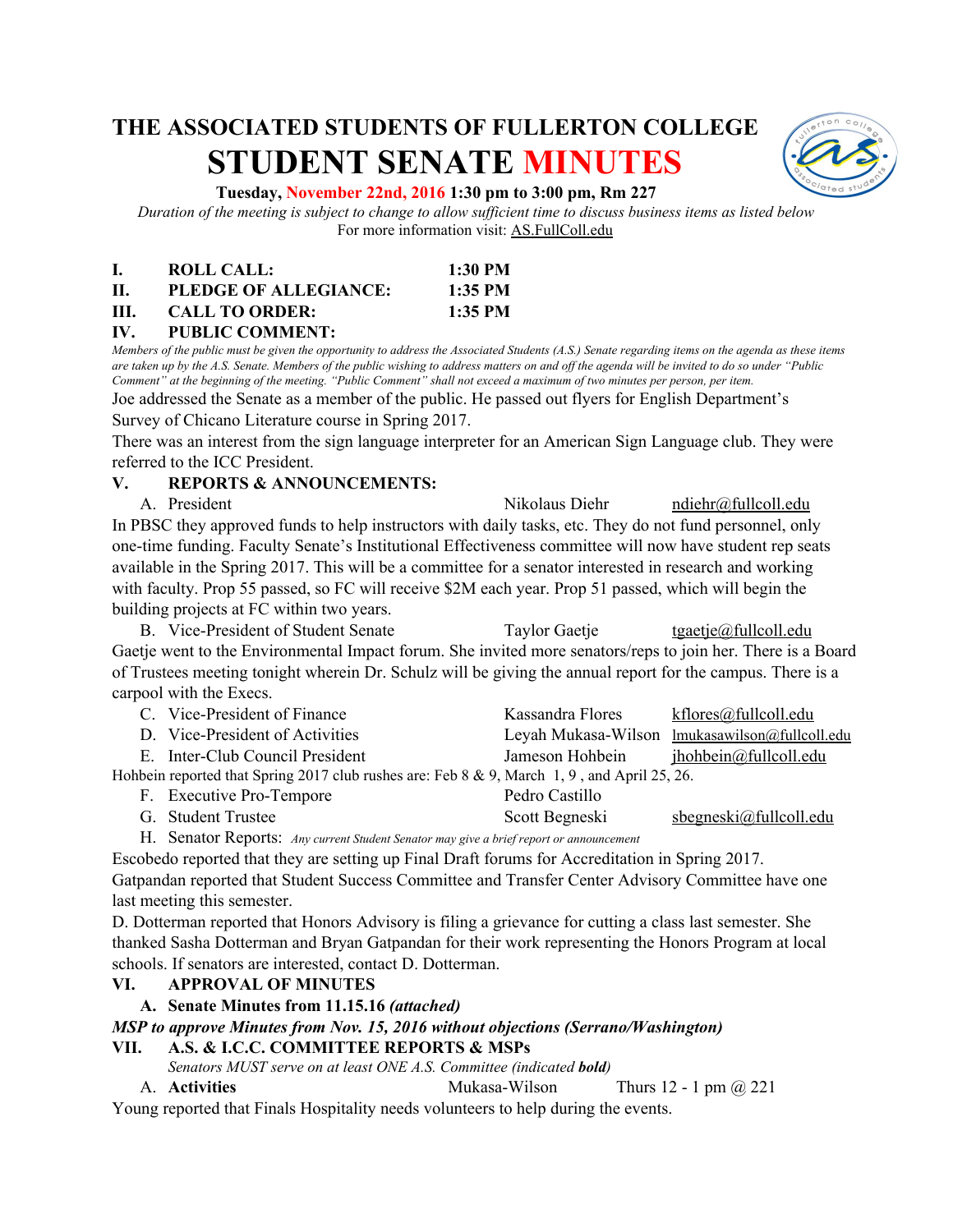| B. Curriculum & Education (C&E)                                                                                      | Hohbein      | Wed $3 - 4$ pm $\omega$ 221          |  |  |  |  |  |
|----------------------------------------------------------------------------------------------------------------------|--------------|--------------------------------------|--|--|--|--|--|
| Officers were voted in C&E for Spring 2017.                                                                          |              |                                      |  |  |  |  |  |
| C. Committee on the Environment                                                                                      | Castaneda    | Wed 1 - 2 pm $\omega$ 221            |  |  |  |  |  |
| Castaneda reported that last meeting is tomorrow. Preparing for next semester's projects and events.                 |              |                                      |  |  |  |  |  |
| MSP to approve Jared Cruz as a member of Committee on the Environment (Gaetje/Mukasa-Wilson)                         |              |                                      |  |  |  |  |  |
| MSP to approve Melissa Castaneda as Chair of Committee on the Environment for Spring 2017                            |              |                                      |  |  |  |  |  |
| MSP to approve Ashley Youngs as Vice Chair of Committee on the Environment for Spring 2017                           |              |                                      |  |  |  |  |  |
| MSP to approve Brian Gatpandan as Secretary of Committee on the Environment for Spring 2017                          |              |                                      |  |  |  |  |  |
| D. Executive Council                                                                                                 | Diehr        | Tues 11:30 am - 1:00pm @ 221         |  |  |  |  |  |
| E. Finance & Budget                                                                                                  | Flores       | Fri 1:30 - 3:00 pm @ 221             |  |  |  |  |  |
| Flores reported that several funds were approved. Finance is technical but fuuuuuuun. There are still                |              |                                      |  |  |  |  |  |
| officer positions (Vice Chair and Secretary). Join Finance! Before or after senate for Spring 2017.                  |              |                                      |  |  |  |  |  |
| Garcia reported that Mo's Music Center is back on the AS Benefits train.                                             |              |                                      |  |  |  |  |  |
| MSP to approve \$100 to hold a contest in Spring 2017 for a new AS logo (Washington/Mukasa-Wilson)                   |              |                                      |  |  |  |  |  |
| MSP to approve a shipping and handling cost of \$5 for the gavel block (Imbre/Washington)                            |              |                                      |  |  |  |  |  |
| MSP to approve \$2,500 for purchase of advertisement materials (Serrano/Washington)                                  |              |                                      |  |  |  |  |  |
| MSP to approve the action of redoing carpet redo pending an approved monetary amount (Serrano/Washington)            |              |                                      |  |  |  |  |  |
| MSP to approve the steam cleaning of the carpet over winter break (Imbre/Wilson)                                     |              |                                      |  |  |  |  |  |
| F. A.S. Benefits Task Force                                                                                          | Flores       | 1st, 3rd, 5th Thurs 1:00 pm @221     |  |  |  |  |  |
| G. Inter-Club Council                                                                                                | Hohbein      | Mon 1:30 - 3 pm $\omega$ 227         |  |  |  |  |  |
| Hohbein reported that ICC passed a resolution regarding assuming funds from Bursar's accounts. The                   |              |                                      |  |  |  |  |  |
| club rushes for Spring 2017 were also finalized. It's been a successful semester with lots of club activity.         |              |                                      |  |  |  |  |  |
| There was discussion about purchasing cubbies or lockers for clubs in the Student Center.                            |              |                                      |  |  |  |  |  |
| MSP to approve the Bursar's account resolution pending grammatical finalization (Students for a                      |              |                                      |  |  |  |  |  |
| <b>Greener Planet/FCTV)</b>                                                                                          |              |                                      |  |  |  |  |  |
| MSP to approve club rushes on February 8th and 9th, March 1st and 9th, April 25th and 26th                           |              |                                      |  |  |  |  |  |
| (Students for a Greener Planet/Speech and Debate)                                                                    |              |                                      |  |  |  |  |  |
| H. Judicial                                                                                                          | S. Dotterman | Tues 1 - 1:30 pm $(a)$ 227           |  |  |  |  |  |
| S. Dotterman reported that Judicial has been working on the By-laws and Operations & Procedures                      |              |                                      |  |  |  |  |  |
| Manual of the Associated Students. This is a work in progress. It's on the agenda today for approval if              |              |                                      |  |  |  |  |  |
| needed. The changes were highlighted for review.                                                                     |              |                                      |  |  |  |  |  |
| I. Research, Planning, & Resolutions (RPR)                                                                           | Gaetje       | Thurs $11$ am - $12$ pm $\omega$ 221 |  |  |  |  |  |
| Gaetje reported that resolutions are being worked on. Coming soon this Spring 2017. RPR also has a new               |              |                                      |  |  |  |  |  |
| Vice Chair and Secretary who will be working with Gaetje.                                                            |              |                                      |  |  |  |  |  |
| <b>MSP to approve Caitlynn Larson as Vice Chair of Research, Planning, and Resolutions Committee for Spring 2017</b> |              |                                      |  |  |  |  |  |
| MSP to approve Gina Torres as Secretary of Research, Planning, and Resolutions Committee for Spring 2017             |              |                                      |  |  |  |  |  |
| MSP to approve all actions by AS and ICC (Escobedo/Tusken) without objections                                        |              |                                      |  |  |  |  |  |
| VIII.<br><b>UNFINISHED BUSINESS</b>                                                                                  |              |                                      |  |  |  |  |  |
| A. CareBank (Requests & Updates)                                                                                     |              |                                      |  |  |  |  |  |
| Applicante to cours on Student Depresentatives<br>D                                                                  |              |                                      |  |  |  |  |  |

- B. **Applicants to serve as Student Representatives:**
- **C. Swearing in of Student Senators**
	- **a. Gloria KIM**

# *MSP to appoint Gloria Kim as Student Senator (Gaetje/Castillo) without objection*

Gloria Kim was sworn-in as Student Senator at 2:00 pm. Congratulations!

- D. Resignations (formal letter must be received by A.S. Office or [AS@fullcoll.edu\)](mailto:AS@fullcoll.edu)
- E. Dismissals (referred from Judicial)